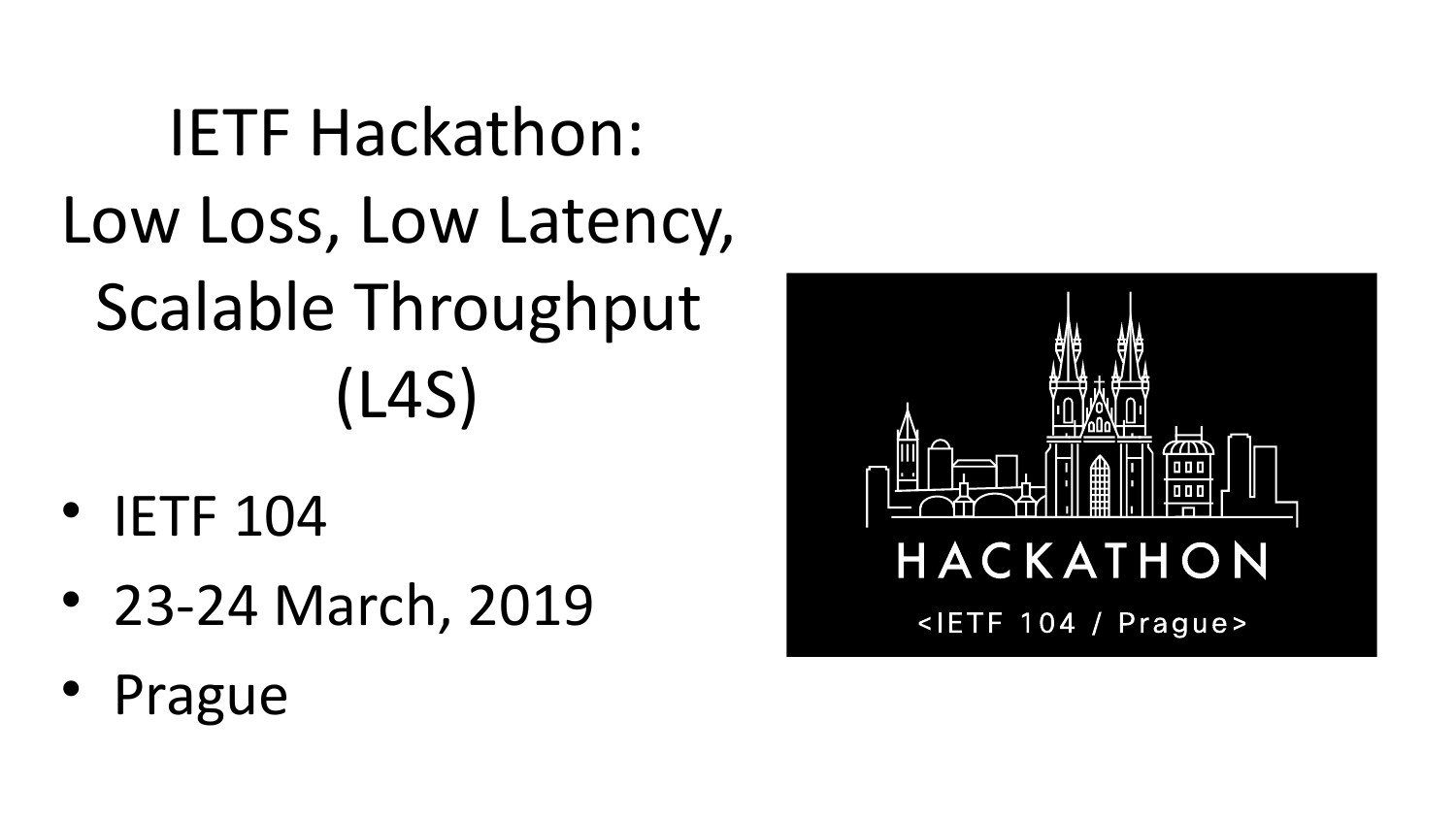

*large saw teeth can ruin the quality of your experience*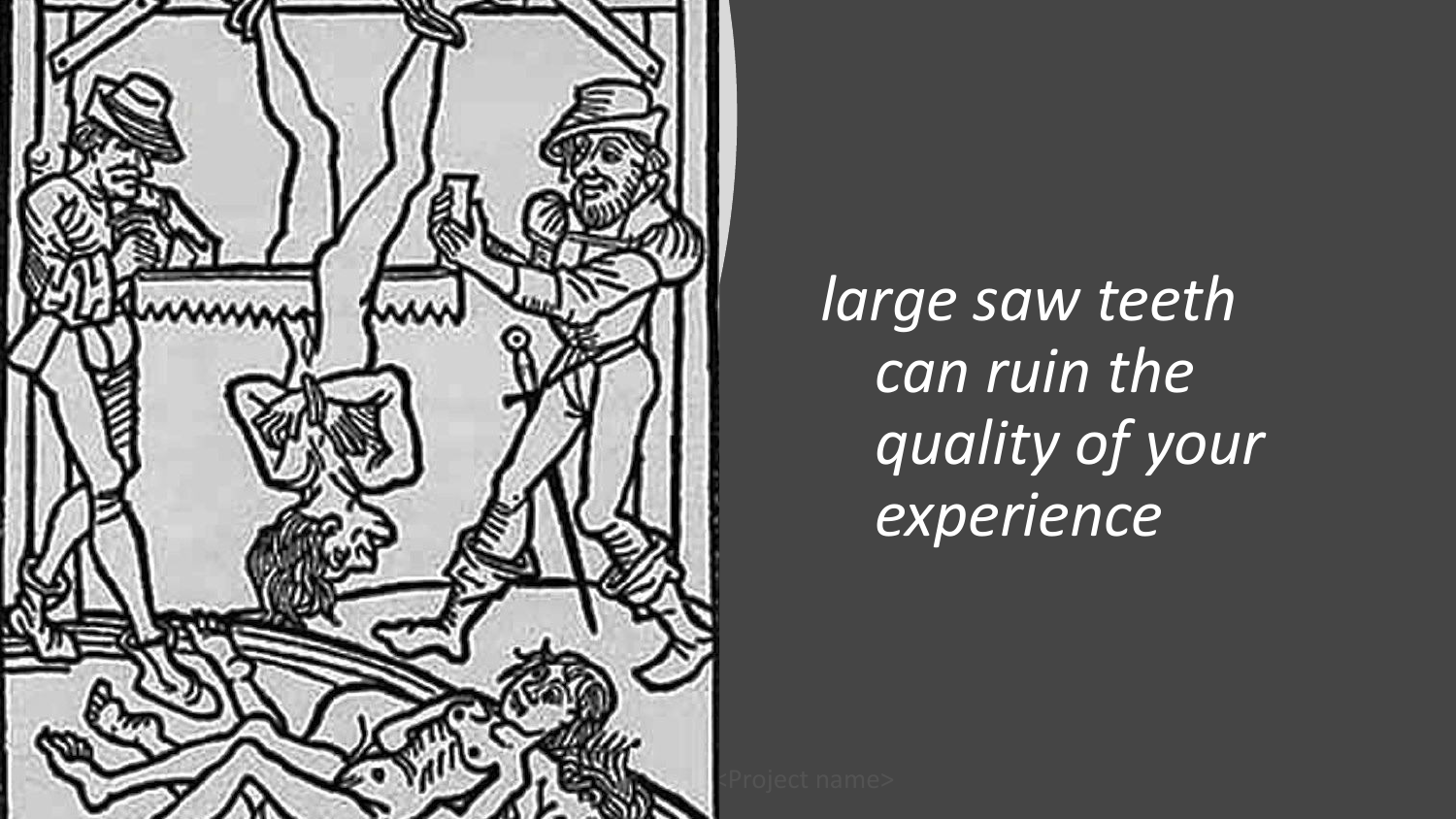### Hackathon Plan

- Low Loss, Low Latency, Scalable Throughput (L4S) <https://riteproject.eu/dctth>
	- RFC8257 (DCTCP)
	- RFC8311 (ECN Experimentation)
	- draft-ietf-tsvwg-l4s-arch
	- draft-ietf-tcpm-accurate-ecn
	- draft-ietf-tsvwg-aqm-dualq-coupled
	- draft-ietf-tsvwg-l4s-id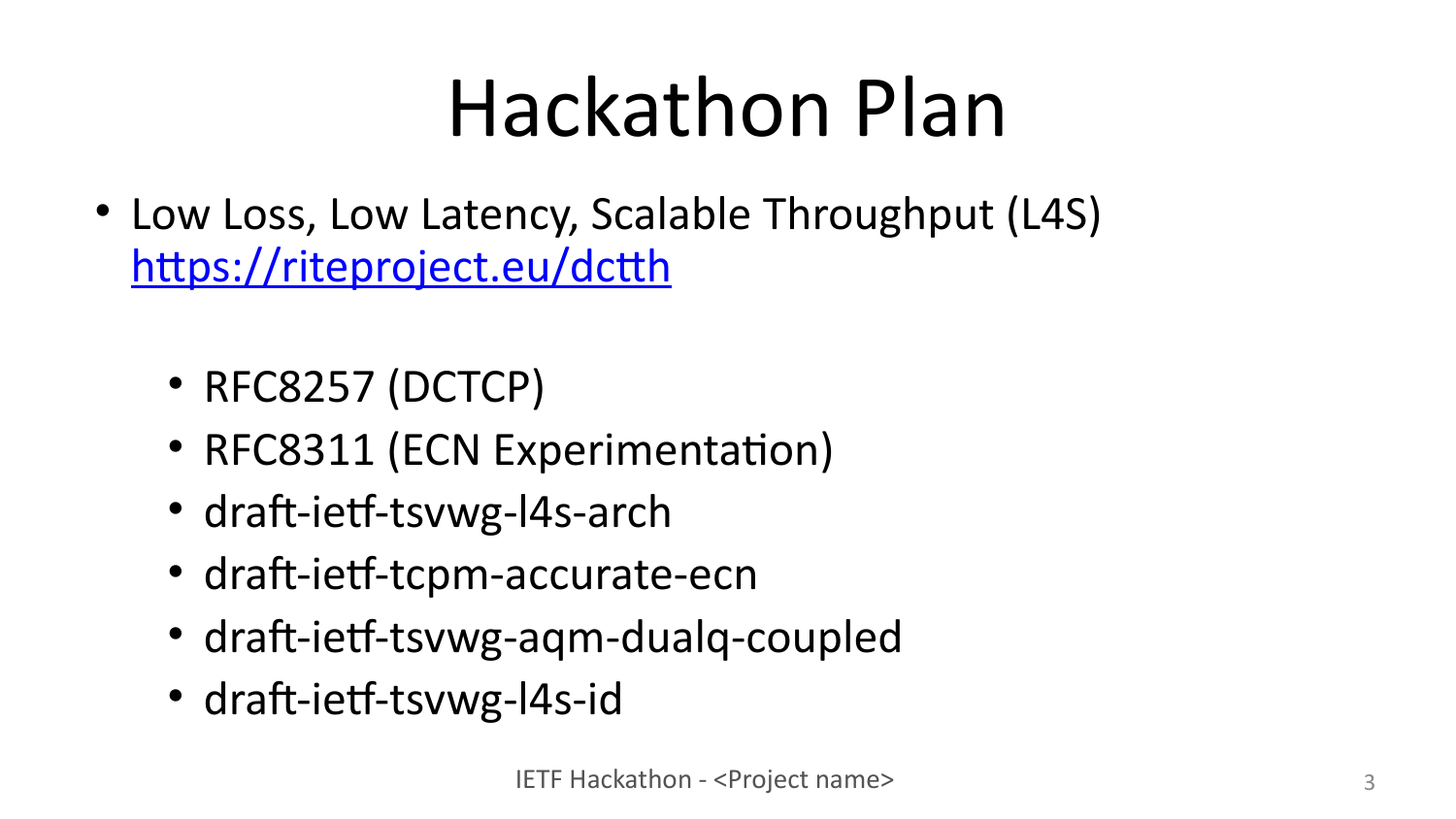### Hackathon Plan

- Low Loss, Low Latency, Scalable Throughput (L4S) <https://riteproject.eu/dctth>
	- RFC8257 (DCTCP)
	- RFC8311 (ECN Experimentation)
	- draft-ietf-tsvwg-l4s-arch
	- draft-ietf-tcpm-accurate-ecn
	- draft-ietf-tsvwg-aqm-dualq-coupled
	- draft-ietf-tsvwg-l4s-id

**Linux v4.1 (2012) 2018 2017 Prototyped on Linux 4.17 RITE prototype in 2016 Requirements written in 2015**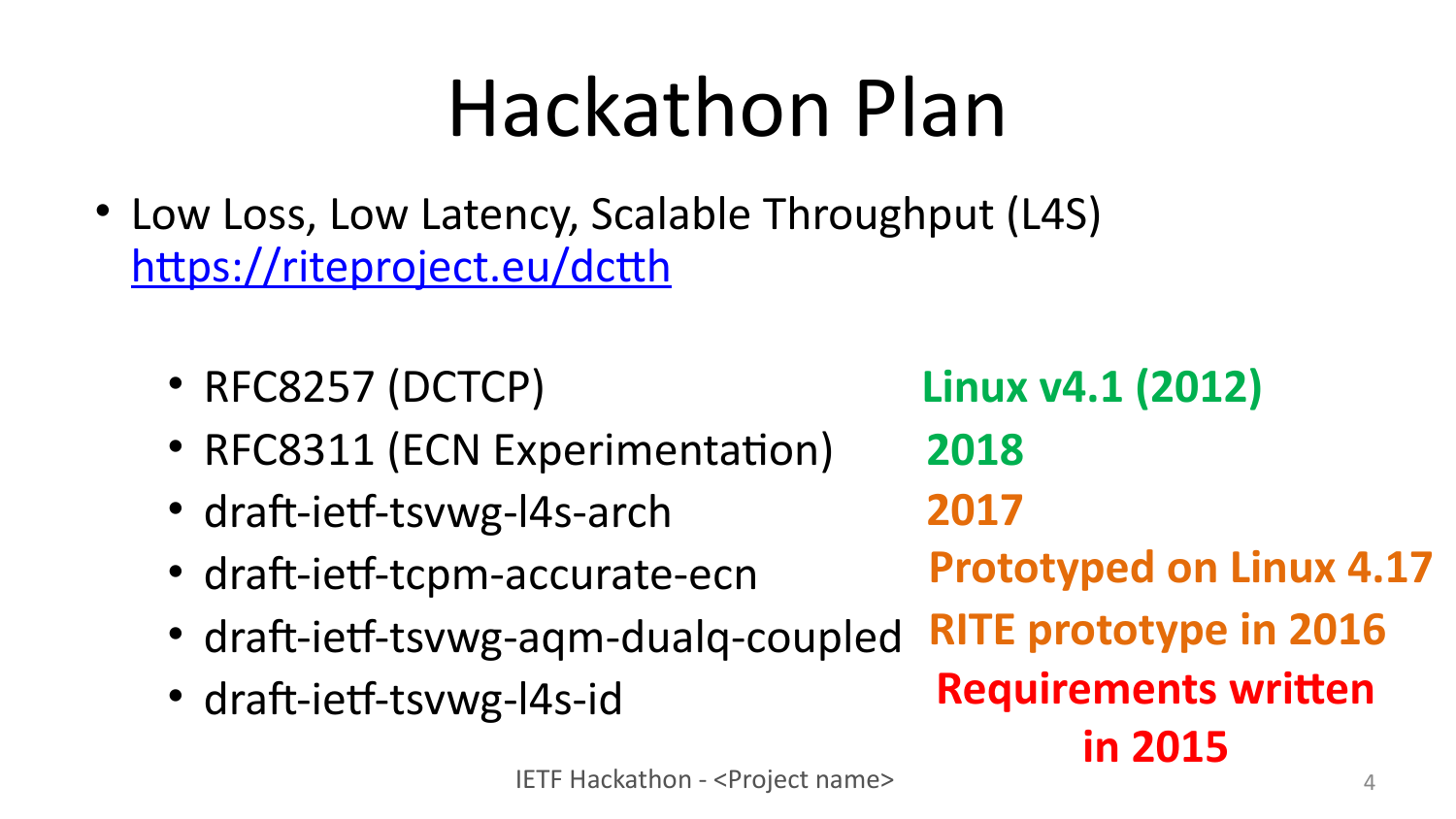## What got done

- Kickstarting a FOSS e2e experiment environment
	- VM + labs illustrating how to use all pieces
	- AccECN updated & ported to 5.1-rc1/net-next + experimental GRO/GSO fixes
	- Prague req. for TCP WIP (DCTCP fork)
	- "QUIC Prague" WIP (based on pico-quic)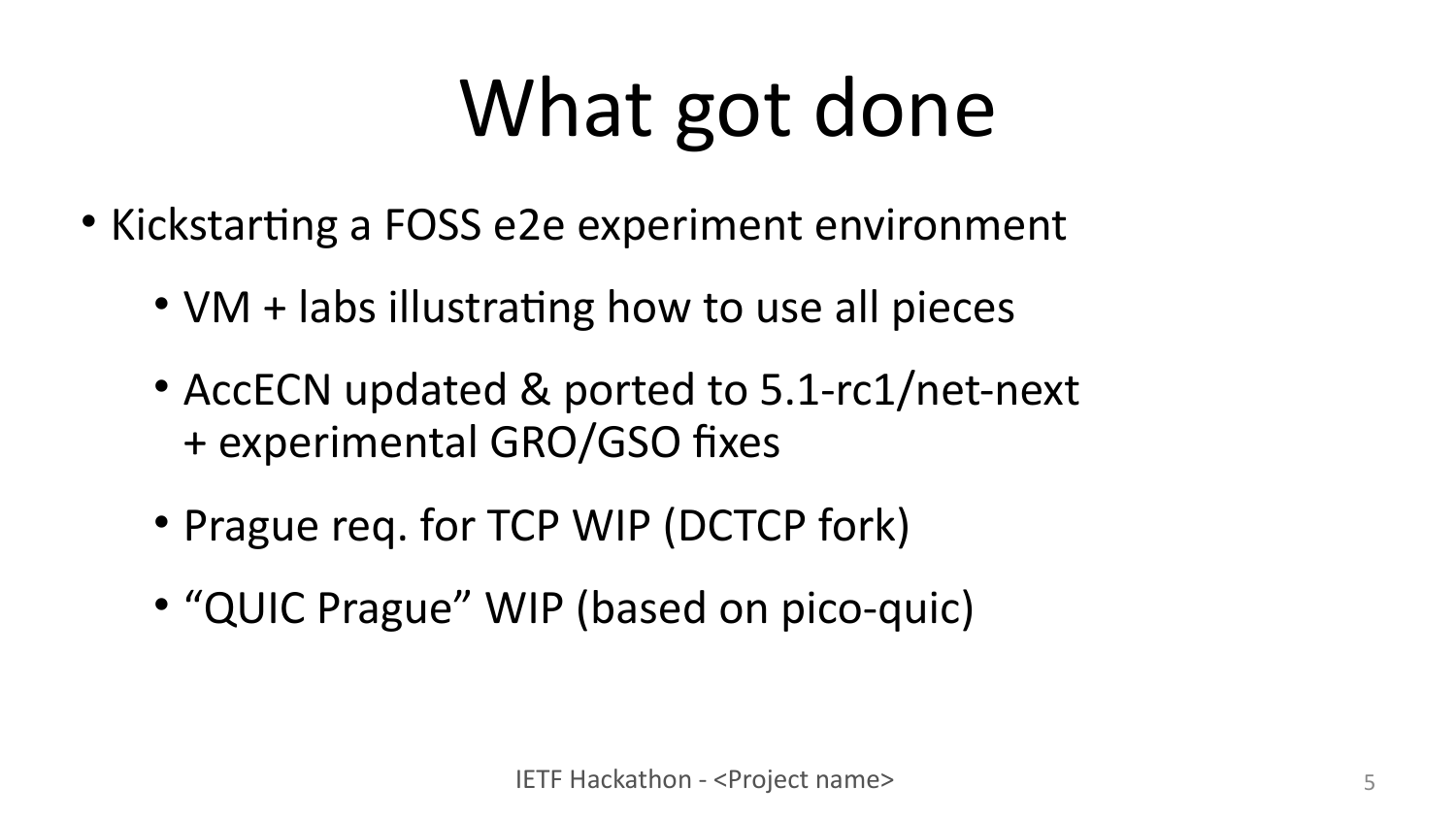### What we learned

- AccECN has subtle interactions with GRO/GSO
- Not all Prague requirements might be needed
- QUIC has an easier path to support them
- Coupling LL-CC and stream scheduling looks promising in QUIC